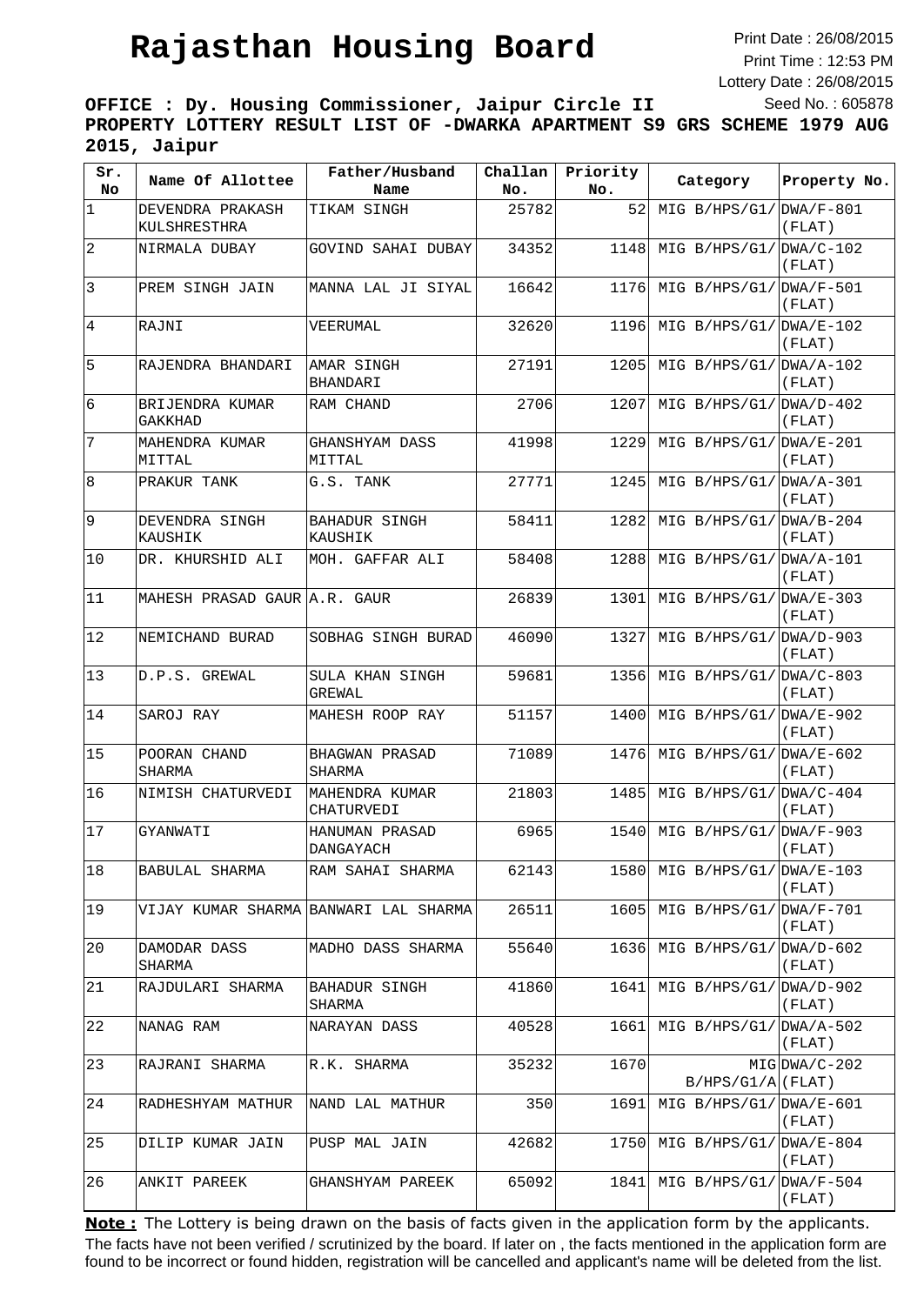Print Date : 26/08/2015 Print Time : 12:53 PM Lottery Date : 26/08/2015 Seed No. : 605878

**OFFICE : Dy. Housing Commissioner, Jaipur Circle II PROPERTY LOTTERY RESULT LIST OF -DWARKA APARTMENT S9 GRS SCHEME 1979 AUG 2015, Jaipur**

| 27 | PARIJAT BANARJI               | ASHOK KUMAR<br>BANARJI                | 52077 | 1911  | MIG $B/HPS/G1/ DWA/C-301$ | (FLAT)                            |
|----|-------------------------------|---------------------------------------|-------|-------|---------------------------|-----------------------------------|
| 28 | MANJU MEHRA                   | MUKUL MEHRA                           | 75033 | 1975  | MIG $B/HPS/G1/DWA/B-601$  | (FLAT)                            |
| 29 | NARENDRA SINGH<br>KAUSHIK     | <b>BAHADUR SINGH</b><br>KAUSHIK       | 41861 | 1993  | MIG $B/HPS/G1/DWA/F-402$  | (FLAT)                            |
| 30 | NARENDRA PRAKASH<br>TIWARI    | N.L. TIWARI                           | 39227 | 2036  | MIG B/HPS/G1/DWA/B-501    | (FLAT)                            |
| 31 |                               | TARUN KUMAR AJMERA GULAB CHAND AJMERA | 46447 | 2049  | $MIG B/HPS/G1/ DWA/B-801$ | (FLAT)                            |
| 32 | RAGHVENDRA &<br>RAJEEV SHARMA | <b>GOPENDRA SARAN</b><br>SHARMA       | 26848 | 2061  | MIG B/HPS/G1/             | $DWA/C-203$<br>(FLAT)             |
| 33 | SATISH CHANDRA<br>PATHAK      | TARA CHANDRA<br>PATHAK                | 60765 | 2076  | $MIG B/HPS/G1/ DWA/D-104$ | (FLAT)                            |
| 34 | KULTAR SINGH                  | MOHAN SINGH JI DUA                    | 65877 | 2097  | MIG $B/HPS/G1/ DWA/F-401$ | (FLAT)                            |
| 35 | RUKMANI TULSHANI              | GAGAN DASS<br>TULSHANI                | 37123 | 2174  | $MIG B/HPS/G1/ DWA/D-601$ | (FLAT)                            |
| 36 | SHASHI SHARMA                 | HARI MOHAN SHARMA                     | 64639 | 2180  | MIG $B/HPS/G1/DWA/B-704$  | (FLAT)                            |
| 37 | KUSHUM LATA PAL               | SURESH CHAND PAL                      | 23661 | 2204  | MIG B/HPS/G1/             | $DWA/D-102$<br>(FLAT)             |
| 38 | NAMESH CHHAGANI               | NIRANJAN PRAKASH                      | 22297 | 2205  | MIG $B/HPS/G1/DWA/B-303$  | (FLAT)                            |
| 39 | CHETAN SINGH                  | CHOUTH MAL JI                         | 67703 | 2238  | $MIG B/HPS/G1/ DWA/E-801$ | (FLAT)                            |
| 40 | ANIL KUMAR GULATI             | BALDEV RAJ GULATI                     | 53835 | 2315  | MIG $B/HPS/G1/ DWA/A-902$ | (FLAT)                            |
| 41 | SUMITRA MISHRA                | MAHESH CHANDRA<br>MISHRA              | 51385 | 2334  | $MIG B/HPS/G1/DMA/F-202$  | (FLAT)                            |
| 42 | JAGDISH PRASAD<br>DHAMANIA    | RAGHUNATH PRASAD                      | 69501 | 2385  | MIG B/HPS/G1/             | $DWA/A-602$<br>(FLAT)             |
| 43 | SANTOSH KUMARI<br>MISHRA      | SANTOSH KUMAR<br>MISHRA               | 51387 | 2403  | MIG B/HPS/G1/             | $DWA/B-702$<br>(FLAT)             |
| 44 | JHAMAN DASS<br>PANPALIA       | MURAR DASS JI                         | 37692 | 2409  | MIG $B/HPS/G1/DWA/C-103$  | $(\mbox{{\sc F}{\sc{\rm LAT}}}$ ) |
| 45 | SHRI PRASAD VARGIS I. VARGIS  |                                       | 28920 | 2411  | MIG B/HPS/G1/ DWA/E-604   | (FLAT)                            |
| 46 | RADHE SHYAM<br>PALIWAL        | DEVI NARAYAN JI<br>PALIWAL            | 47355 | 2557  | MIG $B/HPS/G1/DWA/C-504$  | (FLAT)                            |
| 47 | BHANWAR LAL JOSHI             | MOOL CHAND JI                         | 29430 | 2603  | $MIG B/HPS/G1/ DWA/B-703$ | (FLAT)                            |
| 48 | RAM KRISHNA IYER              | RAM NARAYAN IYER                      | 22263 | 2604  | MIG B/HPS/G1/             | $DWA/E-503$<br>(FLAT)             |
| 49 | LAXMI NARAIN<br>MATHUR        | NAVRATAN MAL JI<br>MATHUR             | 28399 | 26421 | MIG B/HPS/G1/             | $DWA/B-103$<br>(FLAT)             |
| 50 | KAMLA SHARMA                  | B.K. SHARMA                           | 32312 | 2665  | MIG B/HPS/G1/             | $DWA/F-703$<br>(FLAT)             |
| 51 | RAJ MAL JAIN                  | KAPOOR CHAND JAIN                     | 16050 | 2673  | MIG $B/HPS/G1/ DWA/F-404$ | (FLAT)                            |
| 52 | MOHAN LAL MATHUR              | NARAYAN LAL MATHUR                    | 53413 | 26791 | MIG $B/HPS/G1/ DWA/C-201$ | (FLAT)                            |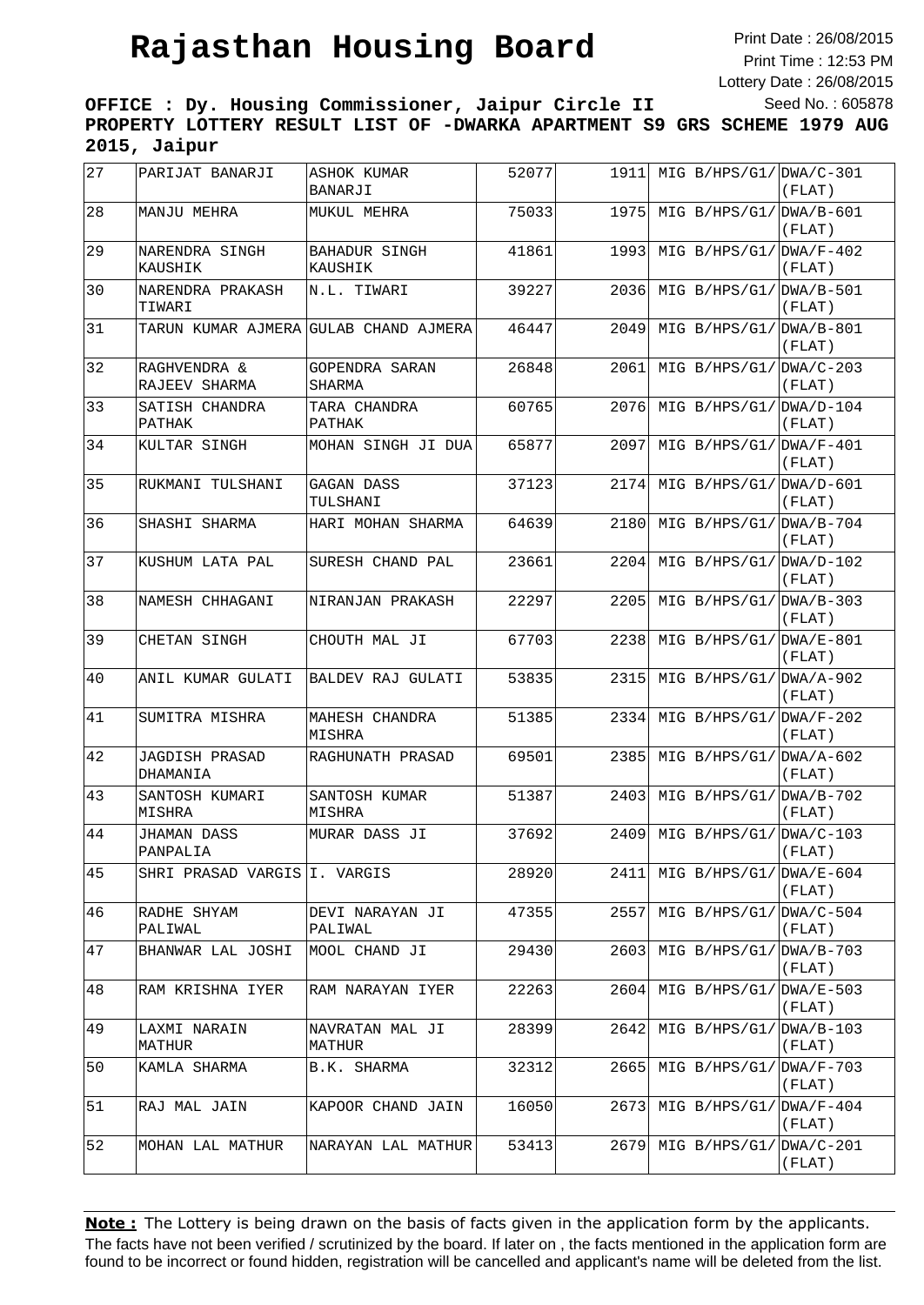Print Date : 26/08/2015 Print Time : 12:53 PM Lottery Date : 26/08/2015 Seed No. : 605878

**OFFICE : Dy. Housing Commissioner, Jaipur Circle II PROPERTY LOTTERY RESULT LIST OF -DWARKA APARTMENT S9 GRS SCHEME 1979 AUG 2015, Jaipur**

| 53 | ALOK MEHRA                | P.N. MEHRA                      | 53978 | 2688 | MIG B/HPS/G1/ DWA/B-604   | (FLAT)                |
|----|---------------------------|---------------------------------|-------|------|---------------------------|-----------------------|
| 54 | S.K. SHARMA               | <b>BAIJ NATH BAID</b>           | 2916  | 2698 | MIG $B/HPS/G1/DWA/D-801$  | (FLAT)                |
| 55 | PRATAP SINGH<br>KHANGAROT | DAULAT SINGH                    | 228   | 2711 | MIG $B/HPS/G1/DWA/C-403$  | (FLAT)                |
| 56 | SUNIL KUMAR JAIN          | KAILASH CHAND JAIN              | 67123 | 2722 | MIG $B/HPS/G1/DWA/F-204$  | (FLAT)                |
| 57 | MADAN LAL ARVIND          | SANKAR DASS ARVIND              | 56742 | 2727 | MIG B/HPS/G1/             | $DWA/E-402$<br>(FLAT) |
| 58 | CHIMAN LAL TEKANI         | SANKAR LAL                      | 72032 | 2766 | MIG B/HPS/G1/             | $DWA/E-803$<br>(FLAT) |
| 59 | VIPUL GARG                | SURESH CHAND                    | 47735 | 2771 | MIG B/HPS/G1/             | DWA/E-101<br>(FLAT)   |
| 60 | RAKESH BHATNAGAR          | VENI PRASAD<br>BHATNAGAR        | 31169 | 2787 | MIG $B/HPS/G1/ DWA/A-501$ | (FLAT)                |
| 61 | ANITA MATHUR              | RAKESH BIHARI LAL               | 40532 | 2832 | MIG B/HPS/G1/ DWA/C-902   | (FLAT)                |
| 62 | SURENDRA KUMAR<br>JAIN    | KAPOR CHAND JAIN                | 37775 | 2861 | MIG $B/HPS/G1/DWA/D-204$  | (FLAT)                |
| 63 | SURENDRA BHARGAVA         | OM PRAKASH<br><b>BHARGAVA</b>   | 44978 | 2903 | MIG B/HPS/G1/             | $DWA/A-403$<br>(FLAT) |
| 64 | G.D. DARYANI              | DAYAL DASS J<br>DARYANI         | 48764 | 2910 | MIG B/HPS/G1/             | $DWA/D-302$<br>(FLAT) |
| 65 | SUNIL KUMAR<br>MEGHANI    | SATRAM MEGHANI                  | 17254 | 2928 | MIG $B/HPS/G1/DWA/C-204$  | (FLAT)                |
| 66 | JINENDRA KUMAR<br>SOGANI  | GIRDHAR LAL GOGANI              | 73466 | 2932 | MIG $B/HPS/G1/ DWA/B-401$ | (FLAT)                |
| 67 | SHARTHAK GUPTA            | VISHNU GUPTA                    | 42621 | 2944 | $B/HPS/G1/A$ (FLAT)       | $MIG DNA/A-201$       |
| 68 | SURESH CHANDRA<br>GOYEL   | MURLIDHAR GOYEL                 | 23423 | 2963 | MIG $B/HPS/G1/DWA/E-301$  | (FLAT)                |
| 69 | PRITAM KANWAR             | <b>MADAN SINGH</b><br>SHEKHAWAT | 10742 | 2971 | MIG $B/HPS/G1/ DWA/F-403$ | (FLAT)                |
| 70 | RAM SWAROOP SINGH         | KISHOR SINGH                    | 17750 | 2988 | MIG $B/HPS/G1/DWA/C-602$  | (FLAT)                |
| 71 | NIRMAL MATHUR             | GAHRA LAL MATHUR                | 14826 | 3031 | MIG B/HPS/G1/ DWA/D-202   | (FLAT)                |
| 72 | RAJENDRA KUMAR<br>MEHTANI | K.B. MEHTANI                    | 54037 | 3034 | MIG $B/HPS/G1/ DWA/A-303$ | (FLAT)                |
| 73 | AMIT PAREEK               | BHAGWAN SAHAI<br>PAREEK         | 36838 | 3051 | MIG $B/HPS/G1/DWA/D-904$  | (FLAT)                |
| 74 | SEEMA VANJANI             | PRAKASH VANJANI                 | 64007 | 3021 | MIG B/HPS/G1/             | $DWA/A-603$<br>(FLAT) |
| 75 | OMKAR SINGH RAWAT         | RAM CHANDRA SINGH               | 64554 | 3133 | MIG B/HPS/G1/             | $DWA/F-901$<br>(FLAT) |
| 76 | SURESH KUMAR<br>GOSWAMI   | MADHAV LAL GOSWAMI              | 61573 | 3136 | MIG B/HPS/G1/             | $DWA/A-503$<br>(FLAT) |
| 77 | SUNIL KUMAR BAJJ          | SHANTI KUMAR BAJJ               | 61749 | 3168 | MIG $B/HPS/G1/ DWA/E-302$ | (FLAT)                |
| 78 | SAHIB RAM BHADU           | CHANDRBHAN BHADU                | 58972 | 3200 | MIG B/HPS/G1/             | DWA/C-901<br>(FLAT)   |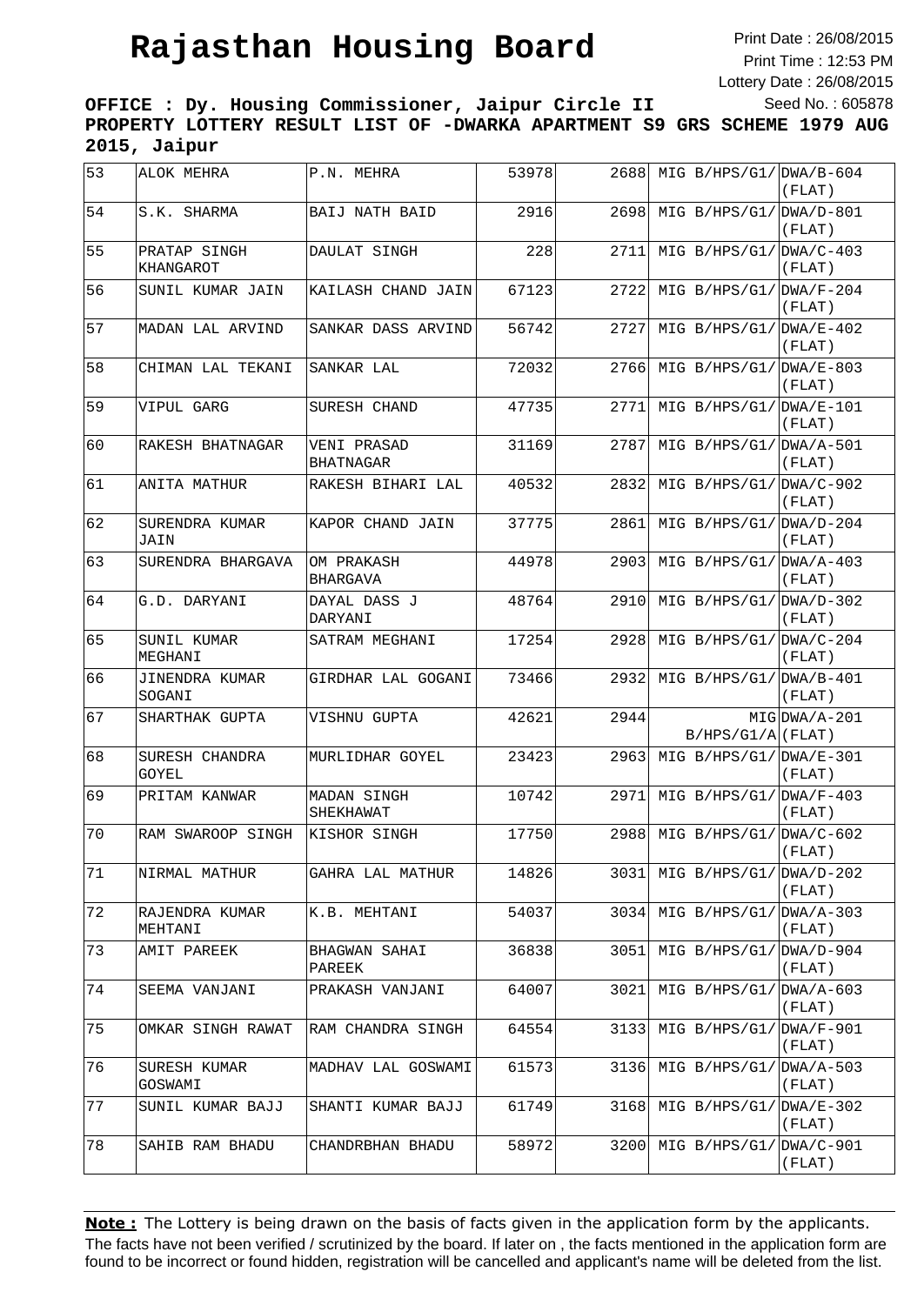Print Date : 26/08/2015 Print Time : 12:53 PM Lottery Date : 26/08/2015 Seed No. : 605878

**OFFICE : Dy. Housing Commissioner, Jaipur Circle II PROPERTY LOTTERY RESULT LIST OF -DWARKA APARTMENT S9 GRS SCHEME 1979 AUG 2015, Jaipur**

| 79  | AVINASH CHAND<br><b>KANOONGO</b>     | DEENDAYAL KANOONGO            | 67795 | 3214 | MIG $B/HPS/G1/ DNA/A-404$ | (FLAT)                              |
|-----|--------------------------------------|-------------------------------|-------|------|---------------------------|-------------------------------------|
| 80  | VIJAY KUMAR JAIN                     | KUNDAN LAL JAIN               | 23830 | 3269 | MIG $B/HPS/G1/DWA/E-403$  | (FLAT)                              |
| 81  | AASIMA MEHTA                         | RAJEEV MEHTA                  | 58444 | 3301 | MIG $B/HPS/G1/DWA/E-704$  | (FLAT)                              |
| 82  | ROHIN TALWAR                         | RAJEEV TALWAR                 | 10393 | 3353 | MIG $B/HPS/G1/DWA/B-504$  | (FLAT)                              |
| 83  | DASHRATH LAL BAPNA HARI LAL BAPNA    |                               | 23783 | 3354 | MIG B/HPS/G1/             | $DWA/F-101$<br>(FLAT)               |
| 84  | SUBHASH CHAND<br>KHULLAR             | S.L. KHULLAR                  | 35050 | 3362 | MIG B/HPS/G1/             | $DWA/A-302$<br>(FLAT)               |
| 85  | SHRDHAKAR HARSH                      | SOHAN LAL HARSH               | 56449 | 3376 | MIG $B/HPS/G1/DWA/D-203$  | (FLAT)                              |
| 86  | NANAG RAM                            | TECH CHAND                    | 24524 | 13   | MIG $B/HPS/G1/ DWA/A-601$ | (FLAT)                              |
| 87  | RAKESH KUMAR BAJJ                    | RAJENDRA KUMAR<br><b>BAJJ</b> | 62102 | 5    | MIG B/HPS/G1/ DWA/E-701   | (FLAT)                              |
| 88  | SUNIL SAXENA                         | GANESH NARAYAN<br>SAXENA      | 16074 | 195  | MIG $B/HPS/G1/DWA/D-604$  | (FLAT)                              |
| 89  | AJIT BHARDWAJ                        | CHAND NARAYAN<br>BHARDWAJ     | 8755  | 209  | MIG B/HPS/G1/             | $DWA/A-504$<br>(FLAT)               |
| 90  | MOH. IKWAL                           | AMIR MOH. KURAISHI            | 21308 | 252  | MIG $B/HPS/G1/DWA/C-401$  | (FLAT)                              |
| 91  | PAWAN KUMAR MITTAL KUNDAN LAL MITTAL |                               | 9970  | 255  |                           | MIG $B/HPS/G1/DWA/A-604$<br>(FLAT)  |
| 92  | SURESH KUMAR JAIN                    | BHANWAR LAL JAIN              | 35275 | 108  | MIG B/HPS/G1/ DWA/C-801   | (FLAT)                              |
| 93  | DEVENDRA HAJELA                      | D.L. HAJELA                   | 36740 | 198  | MIG B/HPS/G1/ DWA/C-703   | (FLAT)                              |
| 94  | SURESH KUMAR<br>MATHUR               | RAJ BIHARI LAL<br>MATHUR      | 51975 | 426  | MIG B/HPS/G1/             | $DWA/D-502$<br>(FLAT)               |
| 95  | BHARAT SINGH                         | LATUR SINGH                   | 46821 | 131  |                           | MIG $B/HPS/G1/ DNA/E-504$<br>(FLAT) |
| 96  | BAL KRISHAN SHARMA NATHU LAL SHARMA  |                               | 48671 | 325  | MIG $B/HPS/G1/DWA/E-702$  | (FLAT)                              |
| 97  | RAMESHWAR PRASAD<br>SHARMA           | SHAMBHU DAYAL<br>SHARMA       | 56310 | 223  | $MIG B/HPS/G1/ DWA/B-901$ | (FLAT)                              |
| 98  | NIRMAL SAXENA                        | VIJAY BAHADUR                 | 8847  | 271  | MIG $B/HPS/G1/DWA/C-903$  | (FLAT)                              |
| 99  | PRAYE LAL BHOJAK                     | JAGANNATH BHOJAK              | 6634  | 30   | MIG B/HPS/G1/             | $DWA/C-904$<br>(FLAT)               |
| 100 | BRAJ MOHAN VYAS                      | GANESH LAL                    | 13048 | 351  | MIG B/HPS/G1/             | $DWA/D-503$<br>(FLAT)               |
| 101 | R.M. BAHAL                           | HARI BANSH LAL<br>BAHAL       | 60517 | 1    | MIG B/HPS/G1/             | $DWA/A-903$<br>(FLAT)               |
| 102 | PUSKAR JUNEJA                        | SHIDHU RAM JUNEJA             | 57488 | 7451 |                           | MIG $B/HPS/G2/DWA/B-104$<br>(FLAT)  |
| 103 | PADMA KAVDIYA                        | KANTI LAL KAVDIYA             | 58343 | 7461 |                           | MIG $B/HPS/G2/DWA/D-404$<br>(FLAT)  |
| 104 | GIRRAJ KUMAR MALU                    | DEVI NARAYAN MALU             | 79957 | 751  | MIG $B/HPS/G2/DWA/A-703$  | (FLAT)                              |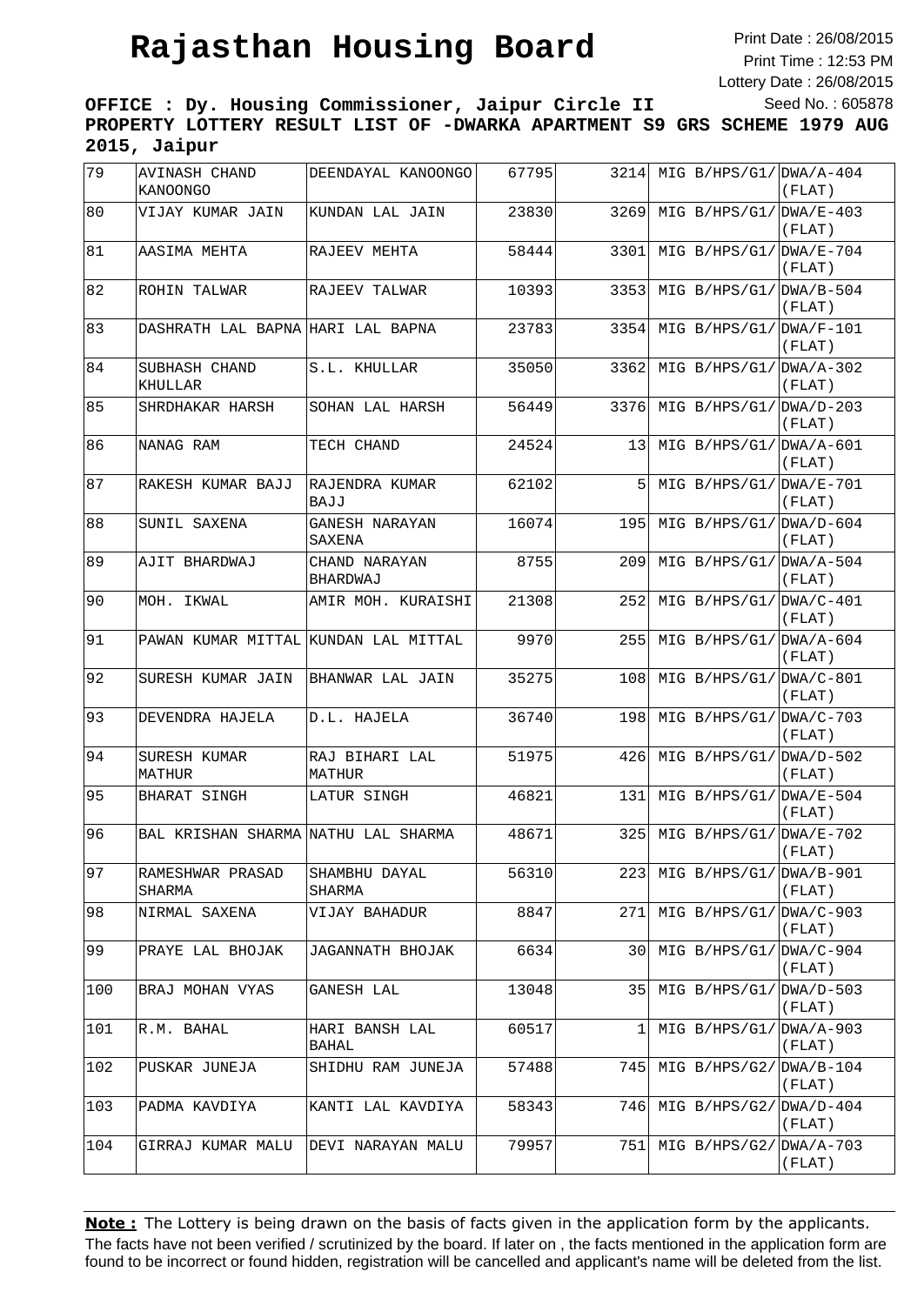Print Date : 26/08/2015 Print Time : 12:53 PM Lottery Date : 26/08/2015 Seed No. : 605878

**OFFICE : Dy. Housing Commissioner, Jaipur Circle II PROPERTY LOTTERY RESULT LIST OF -DWARKA APARTMENT S9 GRS SCHEME 1979 AUG 2015, Jaipur**

| 105 | MANISH LADDHA                                | MANMOHAN LADDHA                | 39516 | 770          | MIG $B/HPS/G2/DWA/D-703$  | (FLAT)                             |
|-----|----------------------------------------------|--------------------------------|-------|--------------|---------------------------|------------------------------------|
| 106 | SWARN KANTA                                  | JAGDISH KUMAR                  | 48590 | 818          | MIG $B/HPS/G2/DWA/B-804$  | (FLAT)                             |
| 107 | NEETI                                        | DEEPAK KAUL                    | 74985 | 831          | MIG $B/HPS/G2/DWA/A-304$  | (FLAT)                             |
| 108 | GHISA LAL BAMB                               | MANAK CHAND BAMB               | 61264 | 853          | $MIG B/HPS/G2/ DWA/C-702$ | (FLAT)                             |
| 109 | HARI MOHAN GUPTA & GOVIND NARAYAN<br>KAILASH | <b>GUPTA</b>                   | 41429 | 854          | MIG $B/HPS/G2/DWA/B-802$  | (FLAT)                             |
| 110 | JAI KUMAR SAMANI                             | SRI LAL CHAND                  | 24790 | 876          | MIG $B/HPS/G2/DWA/B-903$  | (FLAT)                             |
| 111 | KRISHNA GUPTA                                | BHAGWAN DASS GUPTA             | 6944  | 895          | MIG $B/HPS/G2/DWA/B-304$  | (FLAT)                             |
| 112 | GEETA KATTA                                  | PREM PRAKASH KATTA             | 59084 | 915          | MIG $B/HPS/G2/DWA/B-701$  | (FLAT)                             |
| 113 | RAVINDRA KUMAR<br>SHARMA                     | <b>JISHUKH RAM</b>             | 57493 | 930          | MIG $B/HPS/G2/DWA/C-701$  | (FLAT)                             |
| 114 | KAPIL RAJORIA                                | RADHESHYAM RAJORIA             | 37359 | 934          | MIG $B/HPS/G2/DWA/E-104$  | (FLAT)                             |
| 115 | RAJENDRA PRASAD<br>MISHRA                    | VASU DEV                       | 48246 | 937          | MIG $B/HPS/G2/DWA/C-601$  | (FLAT)                             |
| 116 | TANYA AGARWAL                                | ROOP KUMAR MITRUKA             | 237   | 1            | MIG $B/HPS/G2/DWA/B-502$  | (FLAT)                             |
| 117 | MEGH PRABHAKAR                               | SKAND KUMAR<br>PRABHAKAR       | 180   | 2            | MIG $B/HPS/G2/DWA/A-702$  | (FLAT)                             |
| 118 | SARITA MATHUR                                | RAKESH MATHUR                  | 14878 | $\mathbf{1}$ | MIG B/HPS/G2/ DWA/C-501   | (FLAT)                             |
| 119 | TULSHI RAM GUPTA                             | CHHAGAN LAL GUPTA              | 65576 | 3            | MIG $B/HPS/G2/ DNA/D-303$ | (FLAT)                             |
| 120 | PRAVEEN KUMAR JAIN FATEH MAL                 |                                | 62591 | 6            | MIG $B/HPS/G2/DWA/E-901$  | (FLAT)                             |
| 121 | SURESH KUMAR<br>BANSAL                       | SHIV HARI LAL<br><b>BANSAL</b> | 69216 | 2            | MIG B/HPS/G2/ $DWA/C-603$ | (FLAT)                             |
| 122 | ARVIND GUPTA                                 | RAGHUNATH GUPTA                | 48041 | 3            | MIG $B/HPS/G2/DWA/F-103$  | (FLAT)                             |
| 123 | NEHAL MATHUR                                 | ARVIND MATHUR                  | 19026 | 41           | MIG B/HPS/G2/ DWA/C-802   | (FLAT)                             |
| 124 | PURSOTTAM HISARIYA SHIV KUMAR                | HISARIYA                       | 14016 | 247          | $MIG B/HPS/G2/ DWA/D-702$ | (FLAT)                             |
| 125 | SHEELA DHAR                                  | K.L. DHAR                      | 41469 | 327          | MIG $B/HPS/G2/ DWA/C-503$ | (FLAT)                             |
| 126 | ABDUL GAFFAR                                 | MOH. ALI                       | 34412 | 5721         | MIG B/HPS/G2/             | $DWA/D-804$<br>(FLAT)              |
| 127 | ASHOK MISHRA                                 | SATYA NARAYAN<br>MISHRA        | 25199 | 580          | MIG B/HPS/G2/             | $DWA/E-404$<br>(FLAT)              |
| 128 | SARLA BATHWAL                                | KAILASH CHAND<br>BATHWAL       | 19814 | 582          | MIG $B/HPS/G2/DWA/A-803$  | (FLAT)                             |
| 129 | HARI DASS<br>MAHESHWARI                      | GOPAL DASS                     | 52863 | 116          | MIG $B/HPS/G2/DWA/C-303$  | (FLAT)                             |
| 130 | SURESH KUMAR<br>MAKHIJA                      | BALLU MAL MAKHIJA              | 53890 | 118          |                           | MIG $B/HPS/G2/DWA/C-502$<br>(FLAT) |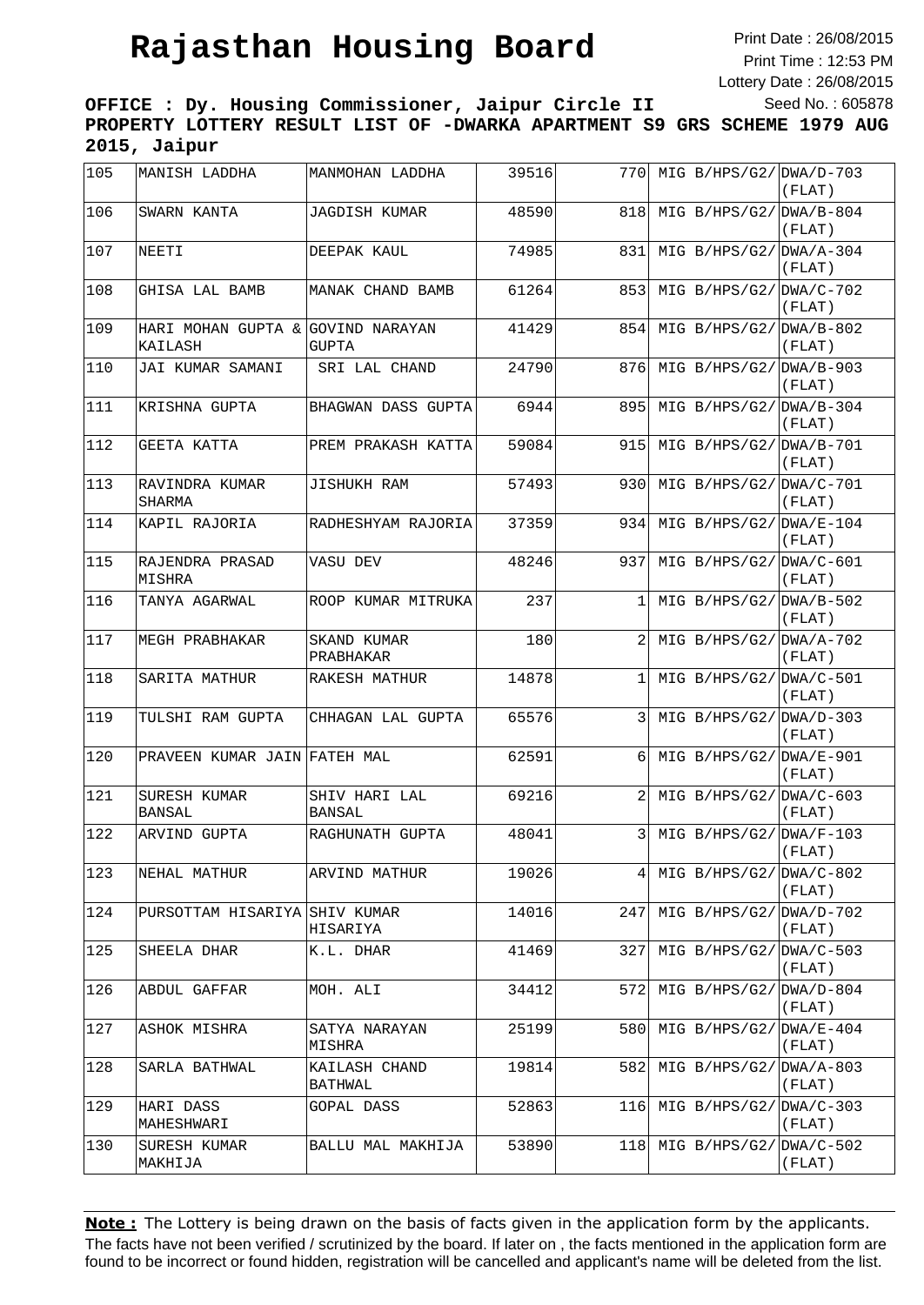Print Date : 26/08/2015 Print Time : 12:53 PM Lottery Date : 26/08/2015 Seed No. : 605878

**OFFICE : Dy. Housing Commissioner, Jaipur Circle II PROPERTY LOTTERY RESULT LIST OF -DWARKA APARTMENT S9 GRS SCHEME 1979 AUG 2015, Jaipur**

| 131 | GOPAL SARAN GARG                      | AYODHYA PRASAD                 | 48760 | 239  | MIG $B/HPS/G2/ DNA/A-402$ | (FLAT)                |
|-----|---------------------------------------|--------------------------------|-------|------|---------------------------|-----------------------|
| 132 | RAM PYARI MATHUR                      | D.P. MATHUR                    | 50935 | 266  | MIG $B/HPS/G2/DWA/D-304$  | (FLAT)                |
| 133 | NARESH SARRAF                         | NATH MAL SARRAF                | 63398 | 267  | MIG $B/HPS/G2/DWA/A-901$  | (FLAT)                |
| 134 | RAJUL GANGWAL                         | <b>BASANT KUMAR</b><br>GANGWAL | 56920 | 124  | MIG $B/HPS/G2/DWA/D-103$  | (FLAT)                |
| 135 | RAJESH KUMAR JAIN                     | RAJ KUAMR JAIN                 | 4863  | 308  | MIG $B/HPS/G2/DWA/E-203$  | (FLAT)                |
| 136 | RATANI DEVI AJMERA MADAN LAL AJMERA   |                                | 681   | 46   | MIG B/HPS/G6/DWA/C-101    | (FLAT)                |
| 137 | ROJER ALLEXZENDER                     | W.B. ALLEXZENDER               | 241   | 10   | MIG $B/HPS/G6/DWA/A-704$  | (FLAT)                |
| 138 | VIJAY KUMAR                           | KIRTI KUMAR SHARMA             | 191   | 15   | MIG B/HPS/G6/ DWA/C-804   | (FLAT)                |
| 139 | BASANT AGARWAL                        | RADHA KRISHAN<br>AGARWAL       | 185   | 21   | MIG B/HPS/G6/ DWA/D-301   | (FLAT)                |
| 140 | PANNA LAL SHARMA                      | ROOP CHAND SHARMA              | 333   | 6    | MIG $B/HPS/G6/DWA/A-802$  | (FLAT)                |
| 141 | SHRI CHAND                            | PRABHU DASS                    | 339   | 1    | MIG B/HPS/G6/ $DWA/B-602$ | (FLAT)                |
| 142 | SHARDA SHROTRIY                       | MAHESH CHAND<br>SHROTRIY       | 46948 | 1243 | MIG B/ORS/G1/             | $DWA/C-402$<br>(FLAT) |
| 143 | BRIJKISHOR AGRAWAL MADAN GOPAL        | AGARWAL                        | 75038 | 1245 | MIG $B/ORS/G1/ DWA/B-603$ | (FLAT)                |
| 144 | MUKESH CHAND<br>AGRAWAL               | M.C. AGARWAL                   | 20292 | 1246 | MIG $B/ORS/G1/ DWA/B-203$ | (FLAT)                |
| 145 | <b>BHAWAN DASS</b><br><b>DATTWANI</b> | <b>MAGAN MAL</b>               | 74145 | 1247 | MIG $B/ORS/G1/ DWA/A-204$ | (FLAT)                |
| 146 | JAGDISH DATT<br>MATHUR                | DURGA DATT MATHUR              | 25125 | 1248 | MIG $B/ORS/G1/ DWA/C-704$ | (FLAT)                |
| 147 | ASHOK KUMAR BOHRA                     | MOOL CHAND BOHRA               | 27337 | 1250 | MIG B/ORS/G1/DWA/A-801    | (FLAT)                |
| 148 | KULVEER SINGH                         | <b>BALVEER SINGH</b>           | 6977  | 1251 | MIG B/ORS/G1/             | $DWA/D-704$<br>(FLAT) |
| 149 | SHANKAR MAL SHARMA BRAJ LAL SHARMA    |                                | 7278  | 34   | MIG $B/ORS/G1/ DWA/B-202$ | (FLAT)                |
| 150 | ABHA SWAMI                            | SANJAY SHARMA                  | 28683 | 5    | MIG $B/ORS/G1/DWA/C-604$  | (FLAT)                |
| 151 | J.P.YADAV                             | MURLIDHAR YADAV                | 28346 | 24   | $MIG B/ORS/G1/IDWA/D-701$ | (FLAT)                |
| 152 | RAJNI KANT BIWAL                      | KAXMI KANT BIWAL               | 59053 | 20   | MIG $B/ORS/G1/ DWA/B-503$ | (FLAT)                |
| 153 | SANJEEV KUMAR<br>SHARMA               | RAM BABU SHARMA                | 63570 | 19   | MIG B/ORS/G1/             | DWA/D-501<br>(FLAT)   |
| 154 | DARSHANA DEVI                         | RISHI KUMAR<br>AGARWAL         | 16889 | 1    | MIG $B/ORS/G1/ DWA/A-701$ | (FLAT)                |
| 155 | SATYAJEET KUMAR<br>LAHARI             | SARAD KUMAR LAHARI             | 57099 | 3    | MIG $B/ORS/G2/ DWA/B-101$ | (FLAT)                |
| 156 | KANTA DEVI                            | AHRISH KUMAR                   | 15619 | 4    | MIG $B/ORS/G2/DWA/A-401$  | (FLAT)                |